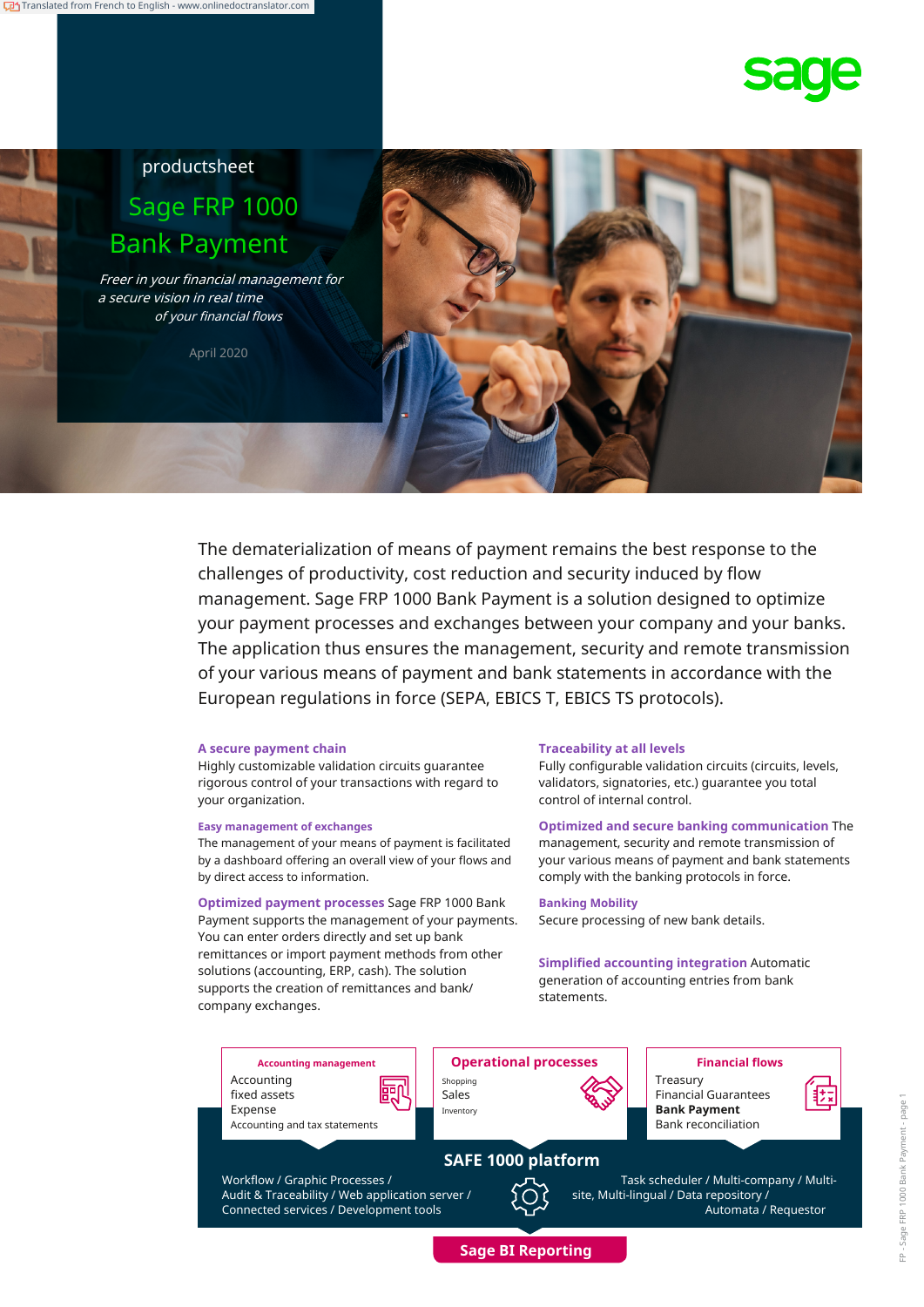#### The advantages of the offer

#### **Trust**

> Sage FRP 1000 BanquePayment integrates the facilitating functions within the framework of the GDPR $(1)$ (General Data Protection Regulation)

## Fonctionnalities

#### **Bank refunds**

- > Account statements (cfonb 120, iso 20022 camt.053 xml, SWIFT MT940)
- > Notification statements (cfonb 240, iso 20022 camt.053 xml)
- > Statements of modification of bank details (AMCT 022 and 02Z)
- > Statements of LCR to Pay

#### **Disbursement flow**

- > SCT European transfers
- > International payments (international and offshore cfonb 320, international ISO 20022, offshore MT101)
- > Commercial transfers (EdiFact)
- > LCR BOR customer and BAP Supplier
- > European and international cash transfers (SEPA, ISO 20022)

#### **Collection flow**

- > European SDD direct debits (Core and B2B)
- > Mandates: SDD direct debit mandates present the associated transactions. A mandate control function detects invalid elements and automatically closes mandates according to inactivity criteria.
- > Camt.054 notifications: An automatic reconciliation is performed between SDD rejections and the original transaction. A new transaction is proposed for reissuance. Rejected SCTs are also reconciled automatically. An accounting of all the elements notified can be carried out.

#### **Workflow**

> validation of payments **Electronic signature Multi-formats, multi-protocols SEPA compliance Bank communications**

#### **Main payment functions**

Entry / import of orders or remittances, dashboard (global view of flows, direct access to elements via hyperlinks), creation of remittances (grouping of orders for bank remittance, possibility of changing certain elements according to cash decisions) , multidimensional analysis cube.

#### **Workflow and banking validation circuit**

The configurable validation circuits with a high level of precision allow rigorous flow management control thanks to the traceability of actions. Validation rules allow the chaining of several validation circuits. The circuits themselves can consist of several stages. The configuration of ceilings, signature per couple, colleges of signatories, order to be respected and "super signatory", added to the possible restrictions on certain elements such as bank accounts or banks mean that transactions or remittances may be subject to complex controls.

#### **Bank communications**

Real-time transfers both in transmission and reception under multi-protocol (EBICS T, EBICS TS, FTPS, PeSIT and access to SWIFT Bureau Services), Etebac protocol for countries where it is still in force, electronic signature by compatible certificates with the technical requirements in force, possibility of secure deployment in DMZ, 'Dispatcher' function by subscriptions for the reception of statements, function of automation of reception of bank files, editions of files received from banks.